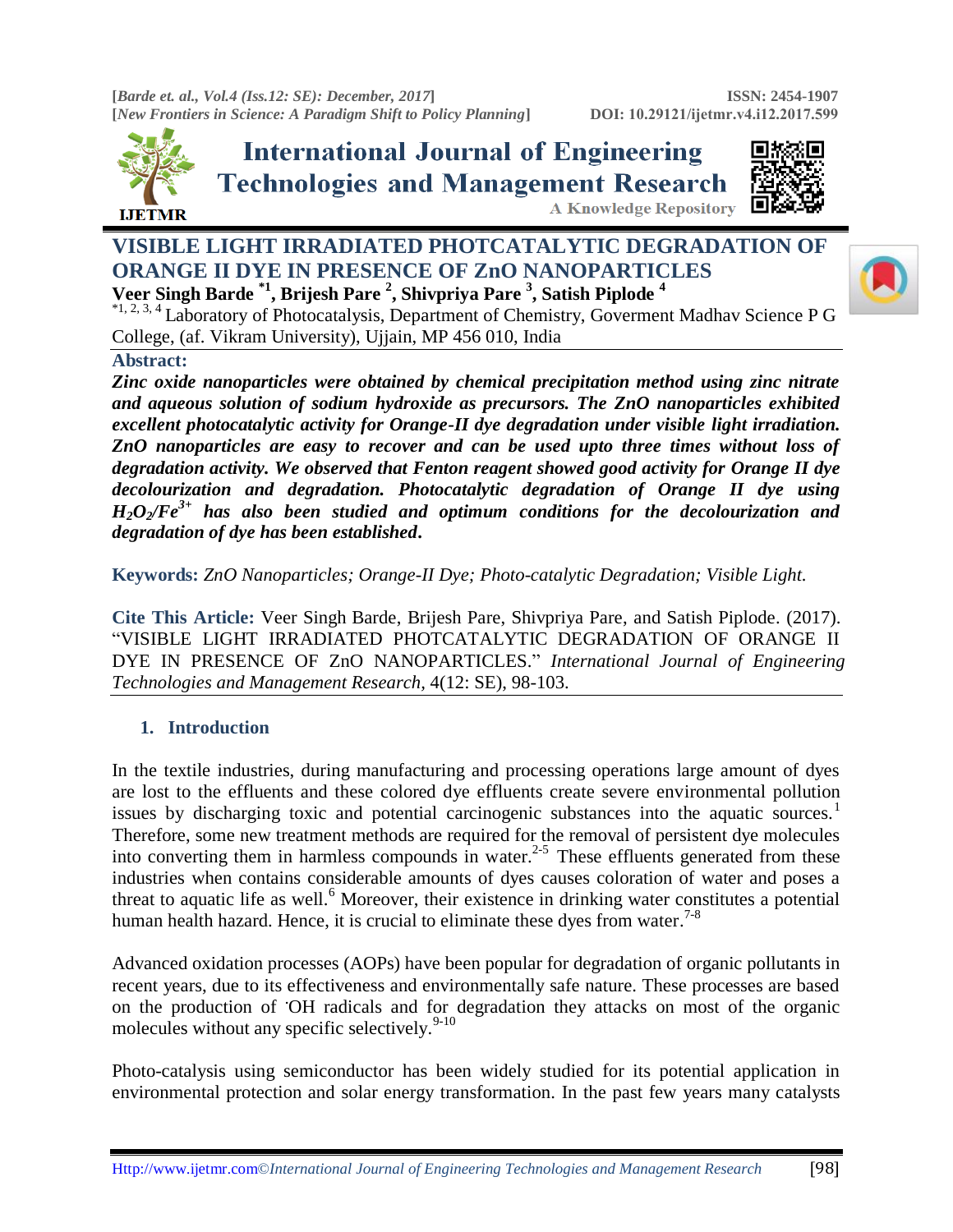**[***Barde et. al., Vol.4 (Iss.12: SE): December, 2017***] ISSN: 2454-1907 [***New Frontiers in Science: A Paradigm Shift to Policy Planning***] DOI: 10.5281/zenodo.1163777** like ZnO, TiO<sub>2</sub>, WO<sub>3</sub>, SnO<sub>2</sub>, ZrO<sub>2</sub>, CeO<sub>2</sub>, CdS and ZnS have been studied for photocatalytic oxidation of dyes.<sup>11</sup> in present work ZnO NPs were used for degradation of Orange II (OII), in presence of visible light. $12-13$ 

Several parameters like concentrations of  $H_2O_2$ ,  $K_2S_2O_8$ , NaCl, and Na<sub>2</sub>CO<sub>3</sub> in the degradation of Orange-II dye have been studied. The effects of some other parameters like initial dye concentration, amount of ZnO NPs, solution pH, temperature and light intensity were also studied. The destruction of aromatic ring and mineralization of dye was confirmed by the estimation of COD,  $CO_2$ ,  $NO_3$  ion and UV-Visible spectral analysis.<sup>14-15</sup>

# **2. Materials and Methods**

## **2.1. Reagents**

Zn (NO<sub>3</sub>)<sub>2</sub>, LOBA Chemie, NaOH, Merck and Orange-II dye (ALDRICH) were used. All other chemicals used were of analytical grade. Double distilled water was used throughout the study to prepare the solution. The catalyst and dyes were used without further purification.

## **2.2. Photo Reactor and Light Source**

A 500-W halogen lamp was used as the light source. The photocatalytic reaction was carried out in a batch reactor with dimension of 7.5 x 6.0 cm (height x diameter) provided with an external water flow jacket connected to a thermostatic bath and able to maintain the temperature in the range of  $30 + -0.5$ °C.

## **2.3. Procedure**

For irradiation experiment 100ml aqueous solution of the Orange II dye of desired concentration was taken in the photoreactor and the solution was stirred and bubbled with air for at least 10 min in the dark to establish the adsorption equilibrium. The solution was then analyzed spectrometrically. Aliquots were taken at 10 min time intervals and centrifuged to separate the catalyst from the solution. A visible spectrophotometer (Systronic model no. 166) was used for measuring the absorbance of the reaction mixture. The intensity of light was measured by digital lux meter (Lutron LX-101). The pH of the solution was measured using a digital pH meter. The desired pH of the solution was adjusted by the addition of previously standardized sulphuric acid and sodium hydroxide solution.

## **3. Results and Discussion**

## **3.1. Effect of Catalyst**

The photodegradation of the Orange II has been found at different amount of ZnO NPs. With the increase in amount of photocatalyst the rate got improved from 60 mg to 90 mg/100mL and then the degradation rate decreased upto 120 mg/100mL. The increase in the reaction rate was due to the increase in active sites for the production of •OH radicals. The degradation reached maximum at optimal concentration of ZnO NPs. Moreover increase in the photocatalyst amount resulted in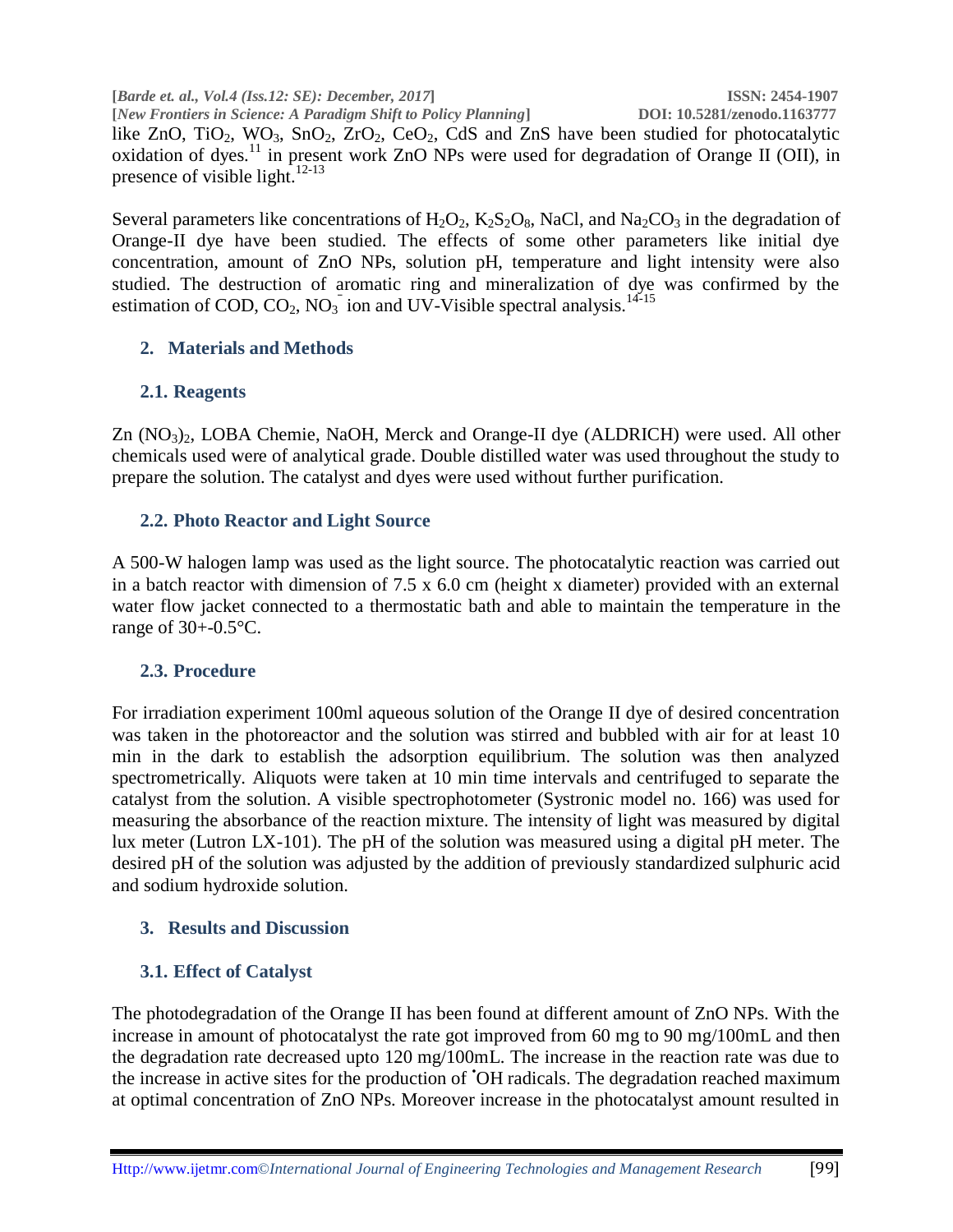**[***Barde et. al., Vol.4 (Iss.12: SE): December, 2017***] ISSN: 2454-1907 [***New Frontiers in Science: A Paradigm Shift to Policy Planning***] DOI: 10.5281/zenodo.1163777** the decrease in the degradation rate due to turbidity, which reduce the light transition through the solution, while below this optimum level it is assumed that the catalyst surface and adsorption of light by the catalyst are limited.<sup>16</sup>

#### **3.2. Effect of pH**

The photocatalyic degradation efficiency got greatly influenced by pH changes. The effect of pH on the photocatalytic reaction could be mainly explained by the surface charge of ZnO NPs. Experiments were conducted at different initial pH values varying from 4 to 10. The current degradation of dye was increased up to 7.5 and further increase in pH got resulted into decreased in the degradation rate. The increase in rate of photocatalytic mineralization might be due to the further availability OH ions in basic medium which would generate more OH radicals by combining with holes, which are formed due to the electronic excitation. At higher pH the rate of degradation decreased due to competition between OH groups to attach to active site of catalyst.<sup>17</sup> At lower pH positively charged active sites on catalyst surface caused low concentration of positively charged dyes molecule on catalyst surface.<sup>18</sup>

#### **3.3. Effect of Orange II (OII) Concentration**

The effect of different initial dye concentration was investigated in suspensions containing 90 mg / 100 mL ZnO NPs at constant pH 7.5 and varying the initial dye concentration from  $1x10^{-5}$ mol dm<sup>-3</sup>. The rate of degradation increased up to a concentration  $5x10^{-5}$  mol dm<sup>-3</sup>. This was due to the fact that more dye molecules were available in photoactive volume for the degradation processes. The possible reason for this decrease is, as the initial concentration of the dye got increased, more dye molecules got adsorbed onto the surface of ZnO NPs. The rate of degradation was decreased with further increase in dye concentration.<sup>19</sup>

#### **3.4. Effect of**  $H_2O_2$  **and**  $K_2S_2O_8$

The photocatalytic degradation of Orange II (OII) dye was conducted at different concentration of  $H_2O_2$  and  $K_2S_2O_8$ . The degradation rate increased with increasing  $H_2O_2$  concentrations from 2.0 x 10<sup>-6</sup> mol dm<sup>-3</sup> to 8.0 x 10<sup>-6</sup> mol dm<sup>-3</sup>. The reaction rate increased for H<sub>2</sub>O<sub>2</sub> from 5.25 x 10<sup>-4</sup>  $s^{-1}$  to 6.77 x 10<sup>-4</sup>s<sup>-1</sup>. This was because  $H_2O_2$  inhabited the electron-hole recombination and hence, quickens the reaction by producing an extremely strong and non-selective oxidant hydroxyl radical from scavenging the electrons and absorption of visible light by the following reactions:  $^{20}$ 

$$
H_2O_2 + ZnO(e^-_{CB}) \longrightarrow {}^{*}OH + OH^-
$$
 (1)

$$
H_2O_2 + hv \longrightarrow 2'OH \tag{2}
$$

Moreover increase in concentration of  $H_2O_2$  beyond optimal concentration, resulted into the decrease in rate constant because at an excess  $H_2O_2$  concentration, it might start acting as hydroxyl radical and hole scavenger.

$$
H_2O_2 + 2h^+_{\nu B} \longrightarrow O_2 + 2H^+ \tag{3}
$$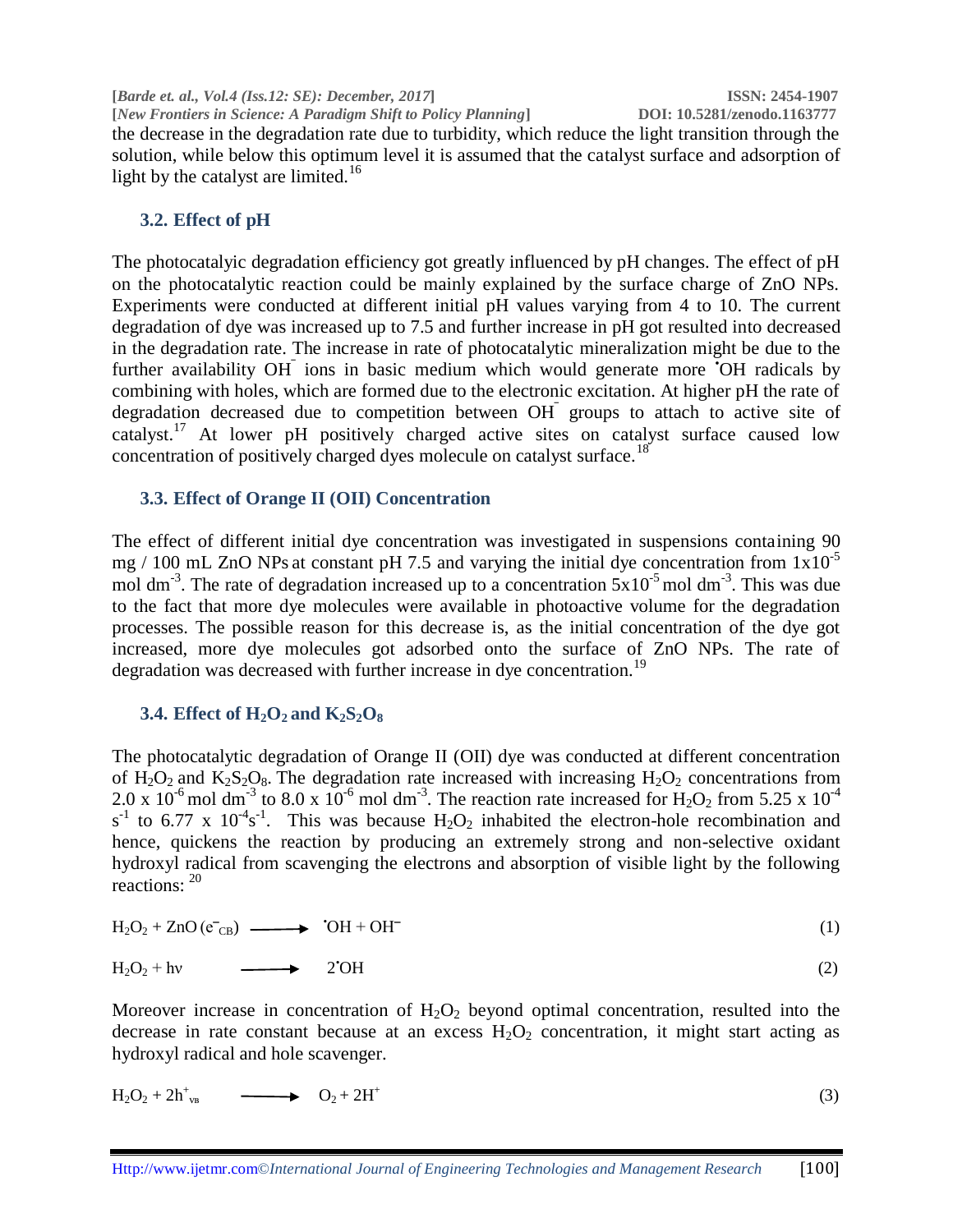| [Barde et. al., Vol.4 (Iss.12: SE): December, 2017]             | ISSN: 2454-1907             |     |
|-----------------------------------------------------------------|-----------------------------|-----|
| [New Frontiers in Science: A Paradigm Shift to Policy Planning] | DOI: 10.5281/zenodo.1163777 |     |
| H <sub>2</sub> O <sub>2</sub> + 'OH                             | $HO_2 + H_2O$               | (4) |

$$
HO_2^{\bullet} + {}^{t}OH \longrightarrow H_2O + O_2 \tag{5}
$$

With increase in  $K_2S_2O_8$  concentration from 2.0 x 10<sup>-6</sup> mol dm<sup>-3</sup> to 8.0 x 10<sup>-6</sup> mol dm<sup>-3</sup>, rate constant increased from 5.32 x  $10^{-4}$  s<sup>-1</sup> to 6.93 x  $10^{-4}$  s<sup>-1</sup>. At optimal amount of K<sub>2</sub>S<sub>2</sub>O<sub>8</sub>, the rate of degradation has been found to be 6.93 x  $10^{-4}$  s<sup>-1</sup>. K<sub>2</sub>S<sub>2</sub>O<sub>8</sub> has always been found to be a beneficial oxidizing agent in photocatalytic decontamination due to generation of SO<sub>4</sub><sup>•</sup> radicals.<sup>21</sup>

$$
S_2O_8^{2-} + e_{aq} \longrightarrow SO_4 + SO_4^{2-} \tag{6}
$$

$$
S_2O_8^{2-} + e_{cb} \longrightarrow SO_4^{2-} + SO_4^{2-} \tag{7}
$$

#### **3.5. Effect of NaCl and Na2CO<sup>3</sup>**

NaCl often comes out in the effluent along with wastewater. Consequently rate of degradation in presence of Cl<sup>-</sup> ions has been studied by change in concentration of Cl<sup>-</sup> ions from 2.0 x 10<sup>-5</sup> mol  $\text{dm}^3$  to 12.0 x 10<sup>-5</sup> mol dm<sup>-3</sup> that resulted into decrease of rate constant from 4.03 x 10<sup>-4</sup> s<sup>-1</sup> to 1.61 x  $10^{-4}$  s<sup>-1</sup>. The decrease in the degradation of dye in the presence of chloride ion might be due to the hole scavenging properties of chloride ion.

$$
\text{ZnO} \qquad \longrightarrow \text{ZnO} \ (\text{h}^+_{\text{VB}} , \text{e}^-_{\text{cb}}) \tag{8}
$$

$$
\text{CI}^{\text{-}} + \text{OH} \longrightarrow \text{CI}^{\text{-}} + \text{OH}^{\text{-}} \tag{9}
$$

$$
\text{Cl}^{\text{-}} + \text{ } h^+_{\text{VB}} \longrightarrow \text{Cl}^{\text{}} \tag{10}
$$

$$
\text{Cl}^{\cdot} + \text{Cl}^{\cdot} \longrightarrow \text{Cl}_2^{\cdot} \tag{11}
$$

Similarly Na<sub>2</sub>CO<sub>3</sub> is mostly used in the dyeing bath in order to adjust the pH of the bath as it plays an important role in fixing of dye on the stuffs and in the fastness of color. Consequently the wastewater from the dyeing operation will contain considerable amount of carbonate ion.<sup>22</sup> With an increase in the amount of carbonate ion from 2.0 x  $10^{-5}$  mol dm<sup>-3</sup> to 12.0 x  $10^{-5}$  mol dm<sup>-3</sup> resulted into reduction of rate constant from  $4.42 \times 10^{-4} \text{ s}^{-1}$  to  $2.07 \times 10^{-4} \text{ s}^{-1}$ . The inhibition in the degradation of dye is due to the hydroxyl scavenging property of carbonate ions, which can be accounted from the following equation.

$$
OH + CO32 \longrightarrow OH^- + CO3-
$$
 (12)

 $\overrightarrow{O}$ OH +  $\overrightarrow{HCO_3}$   $\longrightarrow$   $\overrightarrow{H_2O}$  +  $\overrightarrow{CO_3}$   $\overrightarrow{O}$ (13)

#### **3.6. Mechanism of Orange II (OII) Dye Degradation**

The mechanism of photosensitization approach for degradation of dye molecules on ZnO NPs surface is shown as under: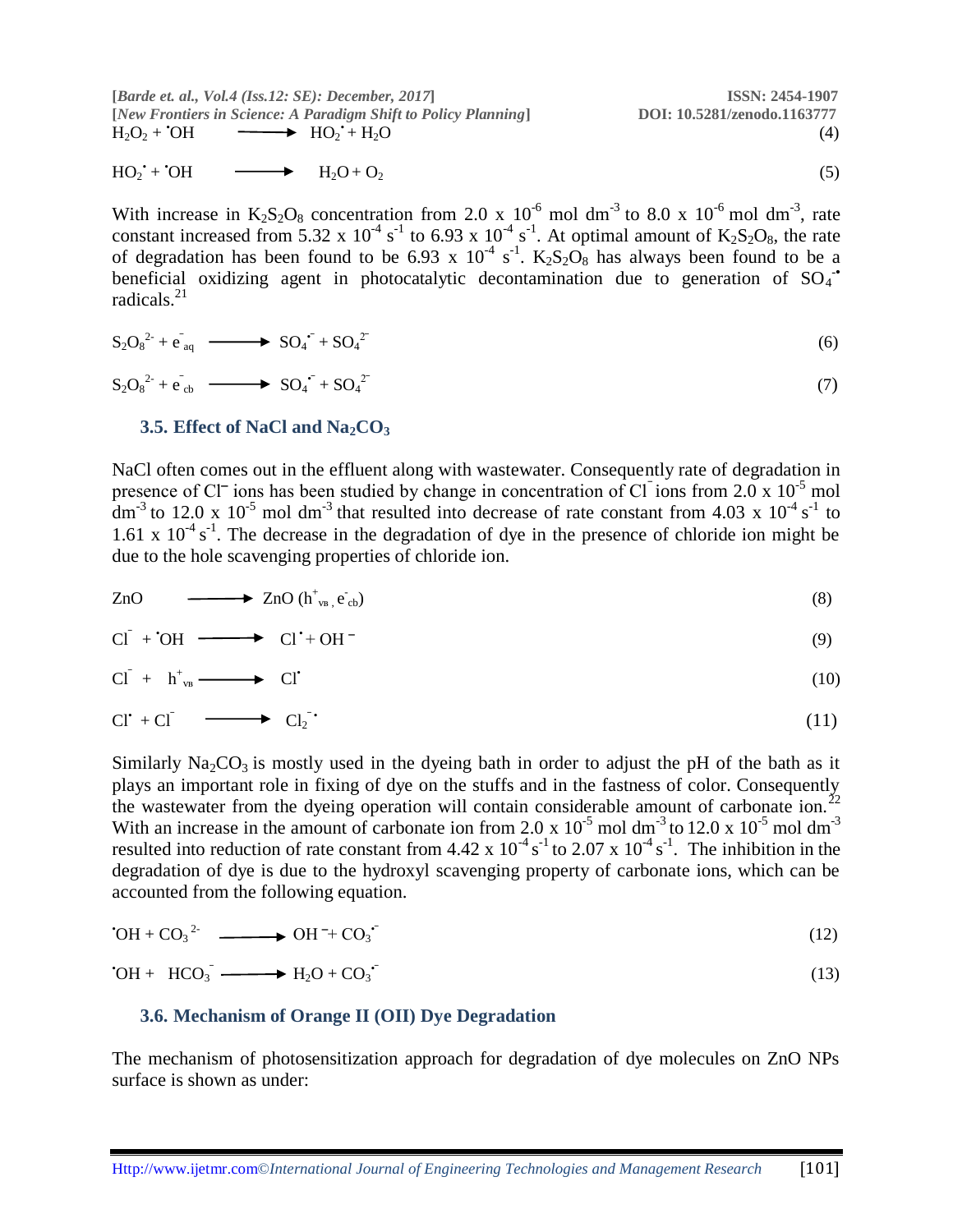| [Barde et. al., Vol.4 (Iss.12: SE): December, 2017]<br>[New Frontiers in Science: A Paradigm Shift to Policy Planning]<br>OII + hv (visible) $\longrightarrow$ OII * | <b>ISSN: 2454-1907</b><br>DOI: 10.5281/zenodo.1163777<br>(14) |
|----------------------------------------------------------------------------------------------------------------------------------------------------------------------|---------------------------------------------------------------|
| OII * + ZnO $\longrightarrow$ OII <sup>++</sup> + ZnO (e <sub>CB</sub> )                                                                                             | (15)                                                          |
| $ZnO (e_{CB}) + O_2 \longrightarrow ZnO + O_2$                                                                                                                       | (16)                                                          |
| $Q_2$ + H <sup>+</sup> $\longrightarrow$ HO <sub>2</sub> <sup>*</sup>                                                                                                | (17)                                                          |
| $HO_2^+ + H^+ + ZnO$ (e <sub>CB</sub> ) $\longrightarrow H_2O_2 + ZnO$                                                                                               | (18)                                                          |
| $O_2$ + 2H <sub>2</sub> O $\longrightarrow$ H <sub>2</sub> O <sub>2</sub> + e <sup>-</sup>                                                                           | (19)                                                          |
| $H_2O_2 + ZnO(e_{CB}) \longrightarrow COH + OH^- + ZnO$                                                                                                              | (20)                                                          |
| $O(1 + O)$ OII + OH                                                                                                                                                  | (21)                                                          |
| OII <sup>++</sup> + O <sub>2</sub> <sup>++</sup> Degradation products                                                                                                | (22)                                                          |
| $OH^+ + OH \longrightarrow$ Degradation products                                                                                                                     | (23)                                                          |

The (OH<sup>r</sup>) radical being very strong oxidizing agent can oxidize most of organic pollutants to end product. The role of reductive pathways in heterogeneous photocatalysis has been found to be in minor extent as compared to oxidation.

As the degradation process precedes with illumination of many unstable intermediate species which finally mineralized into  $CO_2$ , H<sub>2</sub>O and NO<sub>3</sub>. Significant amount of NO<sub>3</sub> released during the mineralization of dye. Complete disappearance of peaks in UV-Vis region indicates the absence of any organic moiety. $23-24$ 

#### **4. Conclusion**

This detailed study confirmed that ZnO NPs is efficient for photocatalytic mineralization of Orange-II dye. The present method depends on solution pH. The result clearly indicated that Orange-II dye underwent massive degradation in pH more than 7.5 and addition of  $H_2O_2$  and  $S_2O_8^2$  oxidants significantly increased the photocatalytic activity of ZnO NPs but, the presence of NaCl and Na<sub>2</sub>CO<sub>3</sub> inhibited the photodegradation process. UV-Visible spectral data and evolution of  $CO<sub>2</sub>$  and formation of  $NO<sup>3</sup>$  ions confirmed the mineralization of dyes during photocatalytic degradation.

## **Acknowledgement**

Authors acknowledge support and laboratory facilities provided by Principal, Dr. Usha Shrivastava and Dr. Ajay M. Chaturvedi, Head, of Department of Chemistry, Govt. Madhav Science P.G. College, and Ujjain (M.P.) India.